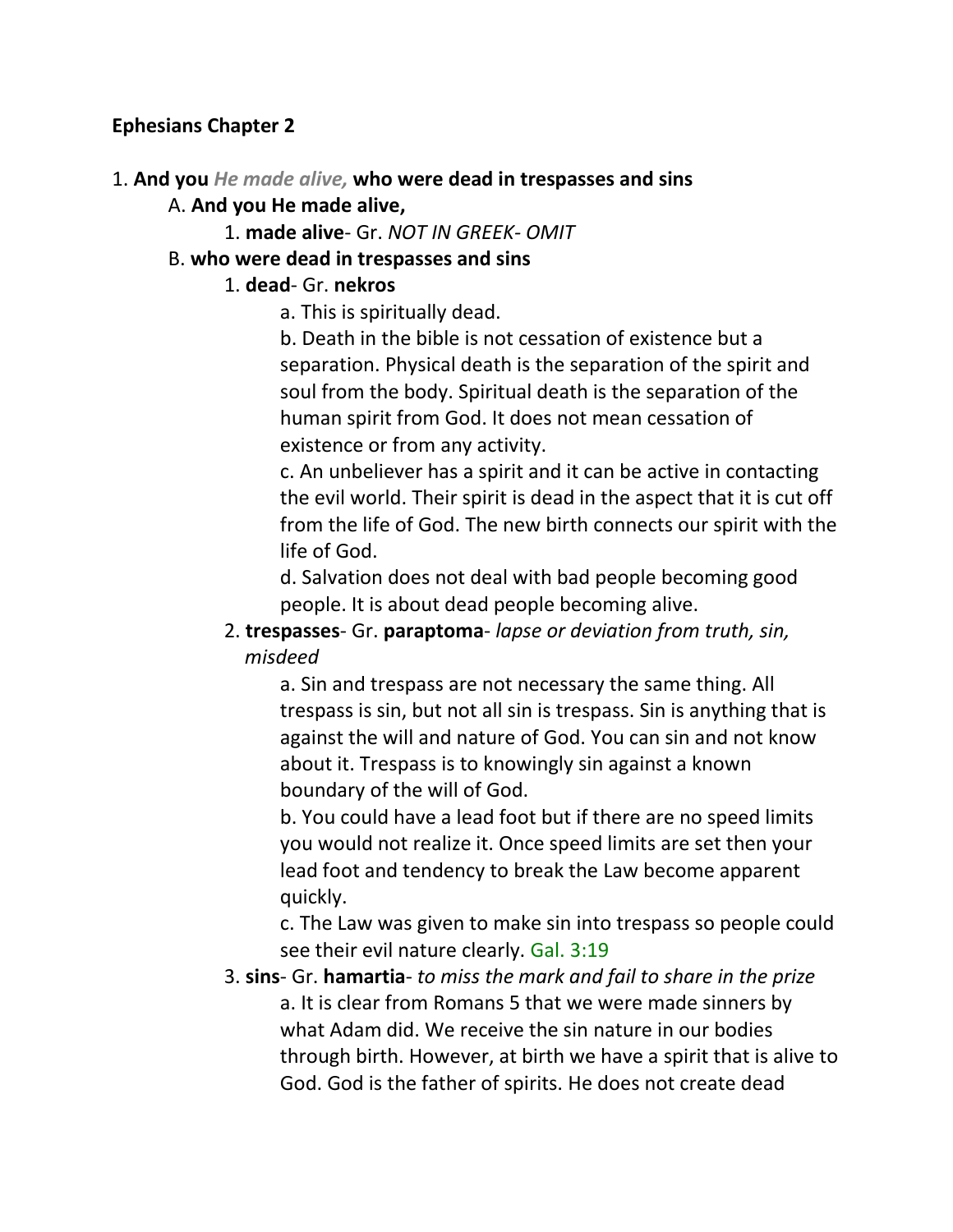spirits. There are no still births with Him! Sin the body leaves the inevitable fact that we will sin, but our spirit does not die until the age of accountability. Once sin is committed then death occurs to the human spirit.

b. Unbelievers are dead [in their spirit] in trespasses and sins. c. A Christian is born again and sealed by the Holy Spirit [in their spirit] are alive even when trespasses and sins are committed by them.

2. **in which you once walked according to the course of this world, according to the prince of the power of the air, the spirit who now works in the sons of disobedience,**

A. **in which you once walked according to the course of this world,**

- 1. **once** Gr. **pote** *formerly, before*
	- a. Prior to salvation
- 2. **walked** Gr. **peripateo**
- 3. **course** Gr. **aion** *age*
- 4. **this world** Gr. **kosmos**

a. Sinners think they are all doing their own thing. They are so proud of their independence. However, they are all walking according the devil's drum headed to the same place. It is interesting those who brag about how different they are congregate together, wear the same clothes, do the same things, and listen to the same music. Go figure!

#### B. **according to the prince of the power of the air,**

# 1. **prince**- Gr. **archon**- *a ruler, commander, chief, leader*

a. Satan always tries to mimic Jesus. Jesus is the Prince of life. Satan is called the prince of the power of the air.

#### 2. **power**- Gr. **exousia-** *authority*

a. Satan received authority by Adam obeying him. After this Satan had access in all the earth, in the heavens around the earth, and even before God in the third heaven.

b. After Jesus rose from the dead he stripped Satan of His authority. He has no more place in the third heaven to accuse us before God. Jesus cleansed the holy sanctuaries of heaven with His own blood. Satan is not allowed there anymore. c. Satan still exercises authority in the earth because people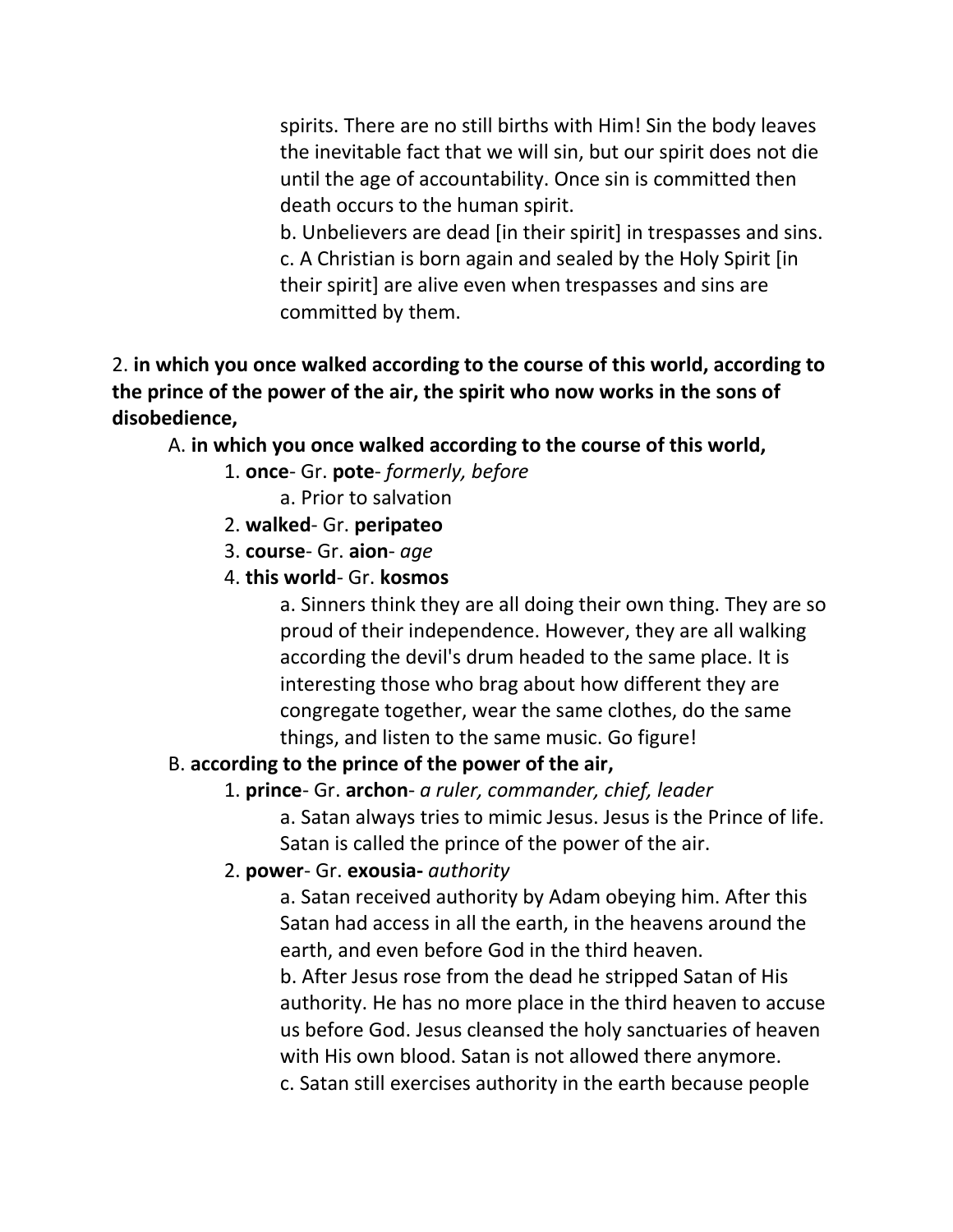still yield to him and obey him.

3. **air**- Gr. **aer**

a. Satan no longer has access to the throne of God. He limit he can go is the heavens around the earth. He and his cohorts inhabit the skies and on earth.

b. Neil Armstrong was a Christian. He was the first to land on the moon. He mentioned when he got back that there was so much peace on the moon. He said he heard God's voice clearly as he never had before. Could it be it was because all the dark forces of Satan were confined to the Earth.

# C. **the spirit who now works in the sons of disobedience**

1. **spirit-** Gr. **pneuma**

a. Satan is a spirit. His philosophies, teachings, and rebellion are at work in the sons of disobedience.

- 2. **works** Gr. **energeo**
- 3. **sons** Gr. **huios**

a. This Greek word for sons means a mature son that inherits what the Father has.

b. Sinners in this world are mature in evil. If they choose not to repent and receive Christ they will inherit what belongs to their father Satan, which is the Lake of Fire. The Lake of Fire was never created for man. It was created for the devil and his angels.

4. **disobedience**- Gr. **apeitheia**- *to be unpersuaded*

a. Sinners are unpersuaded by the gospel and their need for Christ.

- 3. **among whom also we all once conducted ourselves in the lusts of our flesh, fulfilling the desires of the flesh and of the mind, and were by nature children of wrath, just as the others.** 
	- A. **among whom also we all once conducted ourselves in the lusts of our flesh**
		- 1. **We all once**
			- a. Saved Jews [like Paul] before salvation.
			- b. All have sinned and fall short of the glory of God. Rom. 3:23
		- 2. **conducted** Gr. **anastrepho**
		- 3. **lusts** Gr. **epithumia**
		- 4. **flesh** Gr. **sarx** *the flesh, denotes mere human nature, the earthly nature*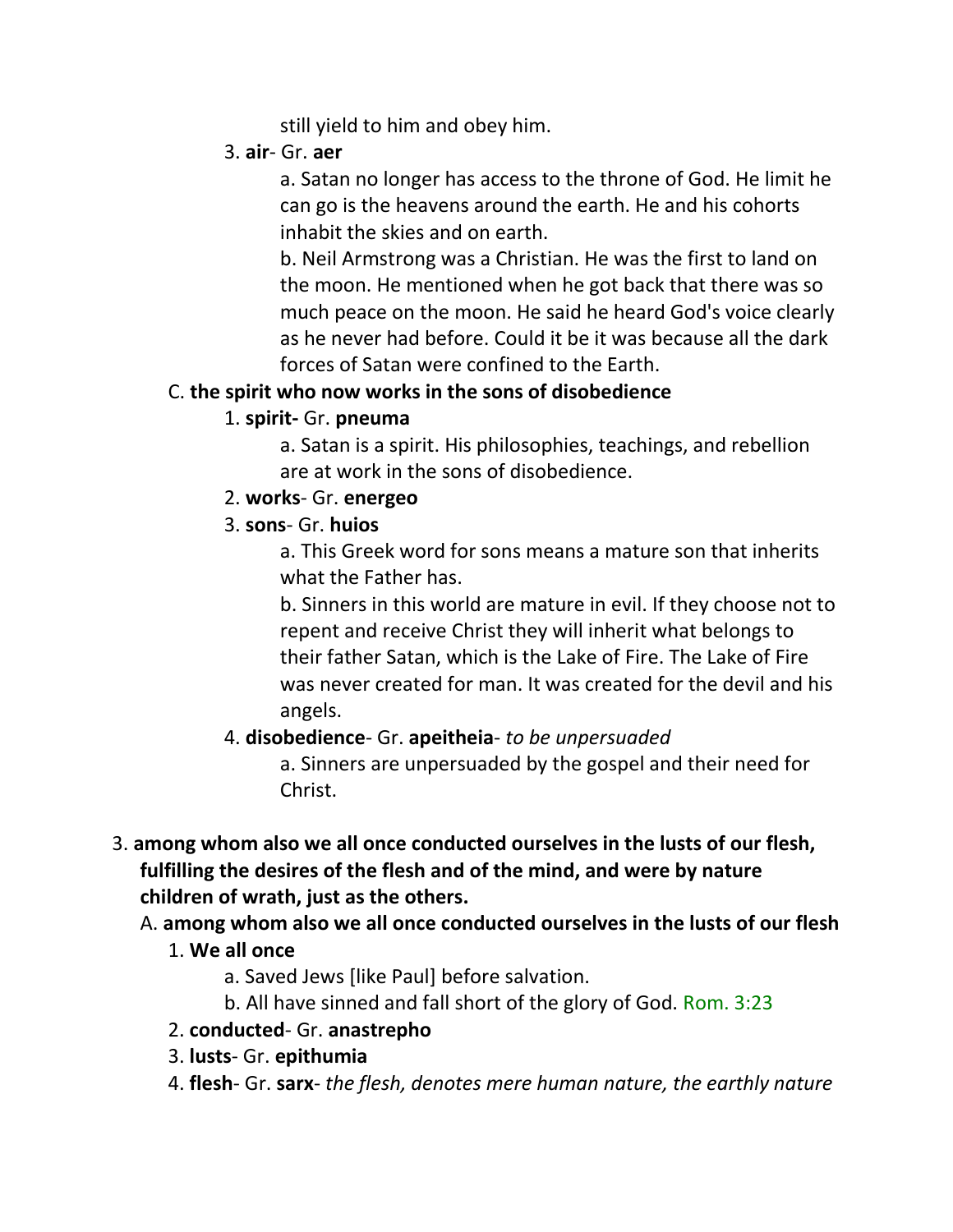# *of man apart from divine influence, and therefore prone to sin and opposed to God*

- a. The flesh is the by product of the principle of sin in the body. We inherit the sin principle in our body through birth. It is the principle of sin in the body that works all manner of lusts and passions that are against God.
- b. The flesh was crucified legally by Christ when He became sin and died. If we place our faith in the fact that our flesh with all its lusts and passions were crucified with Christ then we can experience freedom from the power of sin working in our body. Gal. 5:24, Rom. 6:6-7

#### B. **fulfilling the desires of the flesh and of the mind,**

- 1. **fulfilling** Gr. **poieo** *practicing or doing*
- 2. **desires** Gr. **thelema** *the will, choice, inclination*
	- a. These are a by product of sin working in our body. Rom. 7:8
- 3. **flesh** Gr. **sarx**
- 4. **mind** Gr. **dianoia** *thinking*
	- a. Sin in our flesh wages war against our mind. Rom. 7:23 Those who have not learned to win this battle by faith in the death, burial, and resurrection of Christ will have their mind consumed by the lusts of the flesh. They become then the lusts of the mind.

# C. **and were by nature children of wrath,**

# 1. **nature**- Gr. **phusis**- *what is present by birth, origin*

- a. In a strict sense we have the nature of sin in our body. It was present at birth and is still with us.
- b. Nature and identity are not the same thing. Our identity is who we are. Who we are is found in our spirit. We are a spirit that has a soul that lives in a body. We are not a soul. We are not a body. We are a spirit. That is our identity. Either your identity is one of a sinner, or one that is righteous. The first one's identity is after Adam and the second after Christ.
- c. We have a righteous nature through the new birth. It was present at our new birth and still is.
- d. We have two natures [what we received by birth]- one spiritual and one physical- **BUT WE ONLY HAVE ONE IDENTITY!** If you have received Christ by faith that identity is a Righteous Child of God.
- e. At the resurrection we will receive a new body without the nature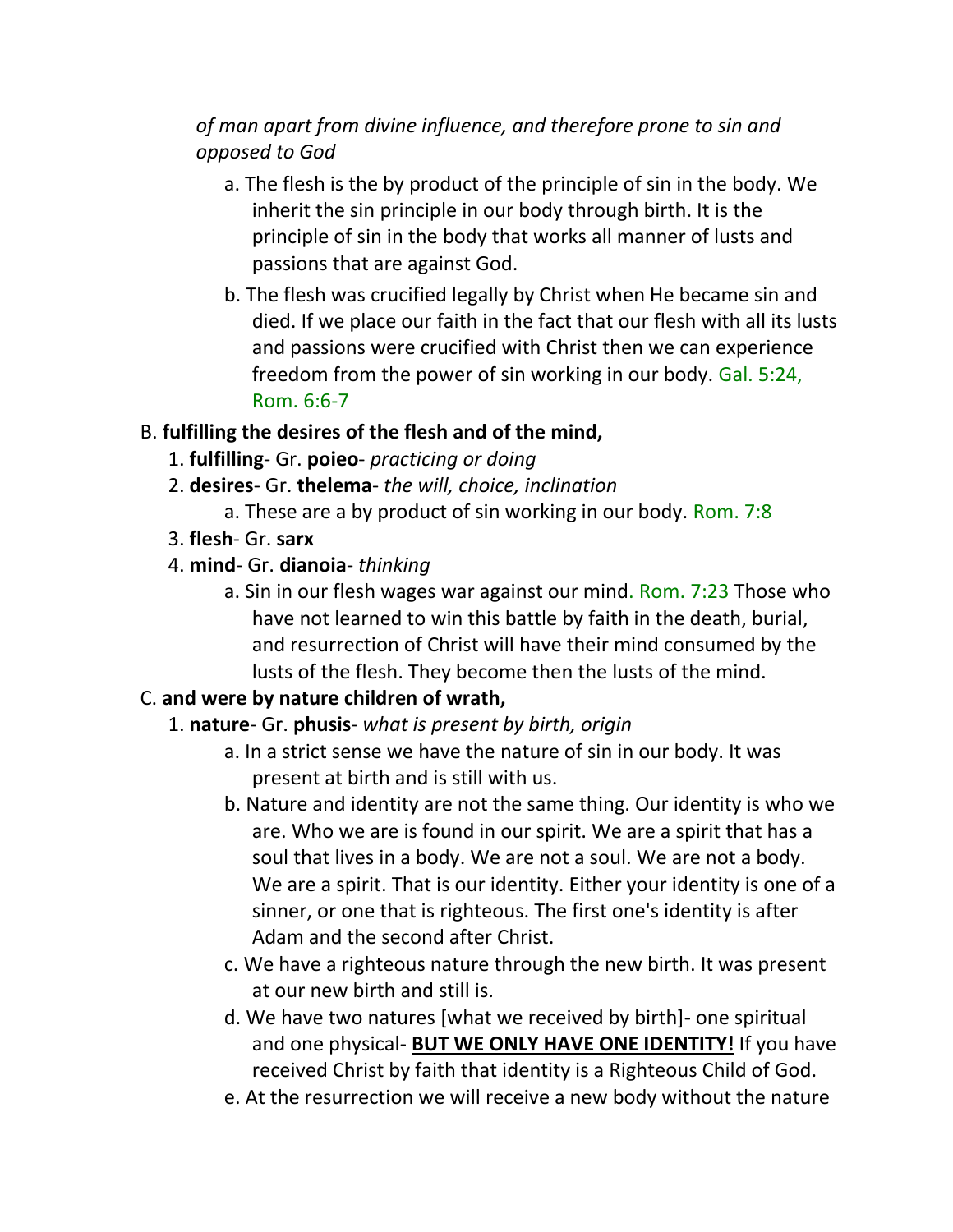of sin in it.

- 2. **children** Gr. **teknon** *child, one that is liable to any fate*
	- a. In relation to Satan and disobedience unbelievers are seen as mature legal sons. In Greek culture children [teknon] are adopted and become sons [huios]. Once someone passed from teknon to huios they shared the family name and full rights and privileges of the family. In relation to God unbelievers are not adopted sons. They are children of wrath. Believers are adopted sons [huios] of God.
- 3. **wrath** Gr. **orge** *anger, wrath, indignation*

# D. **just as others.**

1. The Gentiles

# 4. **But God, who is rich in mercy, because of His great love with which He loved us,**

# A. **But God,**

- 1. This is one of the beautiful buts of the bible!
- 2. We would all be destroyed, but God...

# B. **who is rich in mercy,**

- 1. **rich** Gr. **plousios** *wealthy*
	- a. Our Father is wealthy in every way. Here he is wealthy in mercy. We are heirs of God. Not only are we to receive of His wealth of mercy, but also to give it out to others. We are rich in mercy being the heirs of our Father.

# 2. **mercy**- Gr. **eleos**- *pity, compassion*

- a. Mercy does not automatically come upon people from God. It is received from Him. We need to come to the throne of grace to obtain mercy. Heb. 4:16
- b. God does not force His love and mercy on anyone. We must believe and receive it.

# C. **because of His great love with which He loved us**

- 1. **great**
- 2. **love**
	- a. God so loved the world that He gave His only Son that whosoever would believe upon Him would not perish but have everlasting  $l$ ife. John 3:16
- 3. **love us**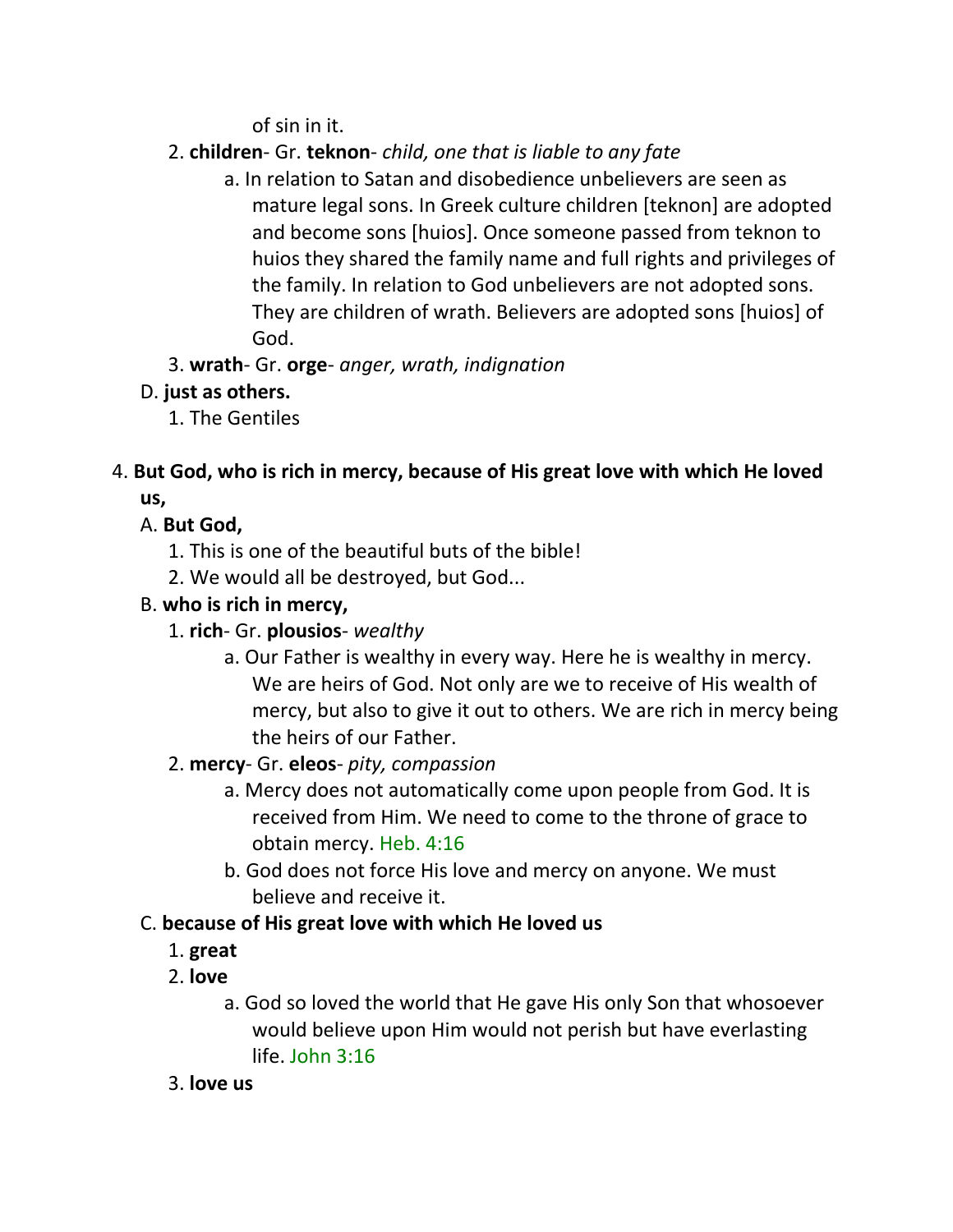- a. A wonderful truth is that God loves mankind with an unconditional love on is part. However, it is has a condition for us to believe that to experience it fully.
- b. Some confuse the concept of God's love with God's acceptance. God loves everyone but has not accepted everyone. The pivotal point of God accepting a person is if they have believed upon Jesus and been born again.
- c. God loves Hitler as much as everyone else, but God did not accept Hitler if he did not receive Christ. If Hitler did not repent and believe upon Christ before he died, then he is in hell. God's love and acceptance is not the same thing. God's loves everyone in hell right now, but He does not accept them.
- d. Today homosexuals are screaming out about God's unconditional love but they equate that with acceptance. Since God loves me then he accepts me. No, He does not if you have not been born again and had your spiritual identity and nature change from a sinner to a child of God.
- 5. **even when we were dead in trespasses, made us alive together with Christ (by grace you have been saved),** 
	- A. **even when we were dead in trespasses,**
		- 1. **even**
			- a. God did not save a dying humanity, but a dead humanity!
		- 2. **dead** Gr. **nekros**
		- 3. **trespasses** Gr. **paraptoma** *to fall beside, a lapse or deviation from truth and uprightness*
	- B. **made us alive together with Christ**
		- 1. **made us alive** Gr. **suzoopoieo**
		- 2. **with Christ**
			- a. Again we have no spiritual experience separate from Christ. As our representative we share everything with Jesus.
			- b. This new life is on a higher plane than our former existence. Adam had human life, but we share the zoe life of God. We are partakers of the divine nature through Christ.

# C. **by grace you have been saved**

- 1. **grace** Gr. **charis** *unmerited favor, strength, ability, power*
- 2. **been saved** Gr. **sozo-** *perfect tense- have been saved in time past with*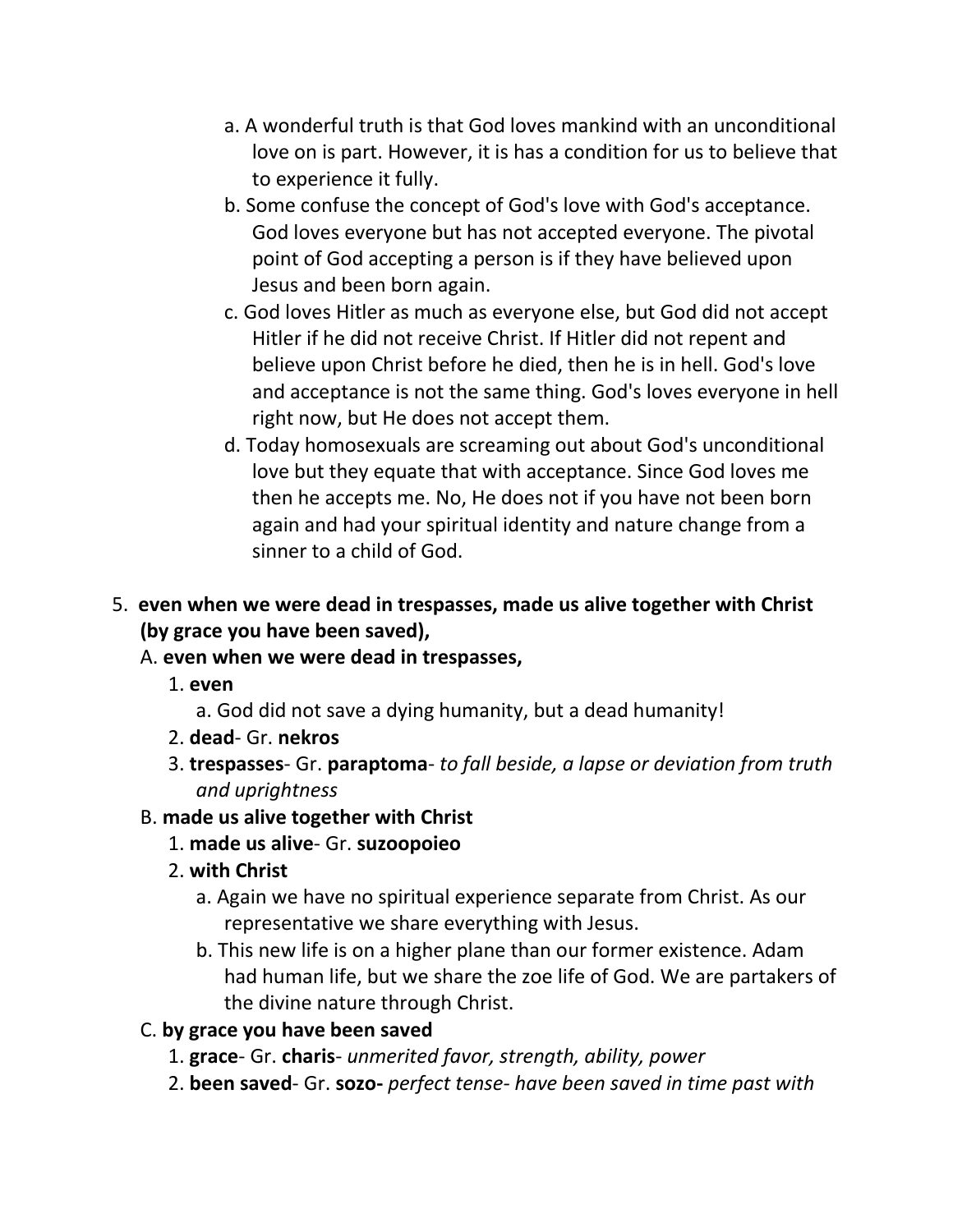*the result of being saved up until today.*

- 6. **and raised** *us* **up together, and made** *us* **sit together in the heavenly** *places* **in Christ Jesus,**
	- A. **and raised us up together,**
		- 1. **raised us up together** Gr. **sunegeiro**
			- a. All the religions of man are about man trying to raise themselves to God through their good works.
			- b. Jesus came to us in order to raise us to God by grace.
	- B. **and made us sit together in the heavenly places in Christ Jesus**
		- 1. **made us sit together** Gr. **sugkathizo**
			- a. Jesus sat down because His work was finished.
			- b. We sit with Jesus in His finished work.
		- 2. **in the heavenly places**
			- a. We were raised to a higher place than before. We were raised not just to an earthly existence but also a heavenly one as well.
		- 3. **in Christ Jesus**
			- a. We are in our covenant representative Jesus. What is true of Him is true of us!
- 7. **that in the ages to come He might show the exceeding riches of His grace in His kindness toward us in Christ Jesus.**

A. **ages**- Gr. **aion**- *age, time period*

- B. **to come** Gr. **mello** Gr. **eperchomai** *to arrive at, to come upon*
	- 1. There have been time periods in the past and there will be time periods in the future. Each will have a unique feature that displays an aspect or truth of God.
- C. **show** Gr. **endeiknumi** *to point out, to show, demonstrate, prove, whether by arguments or by acts; to manifest, display, put forth*
- D. **exceeding riches** Gr. **huperballo ploutos**
	- 1. In this life God wants to reveal to us the riches of his grace, but in eternity He will unveil His **exceeding** riches of His grace! Eph. 1:7, Eph. 2:7
- E. **grace** Gr. **charis** Gr. *unmerited favor, power, strength, ability*
- F. **kindness** Gr. **chrestotes-** *goodness of heart*
	- 1. God's grace and kindness is His glory.
- G. **in Christ Jesus**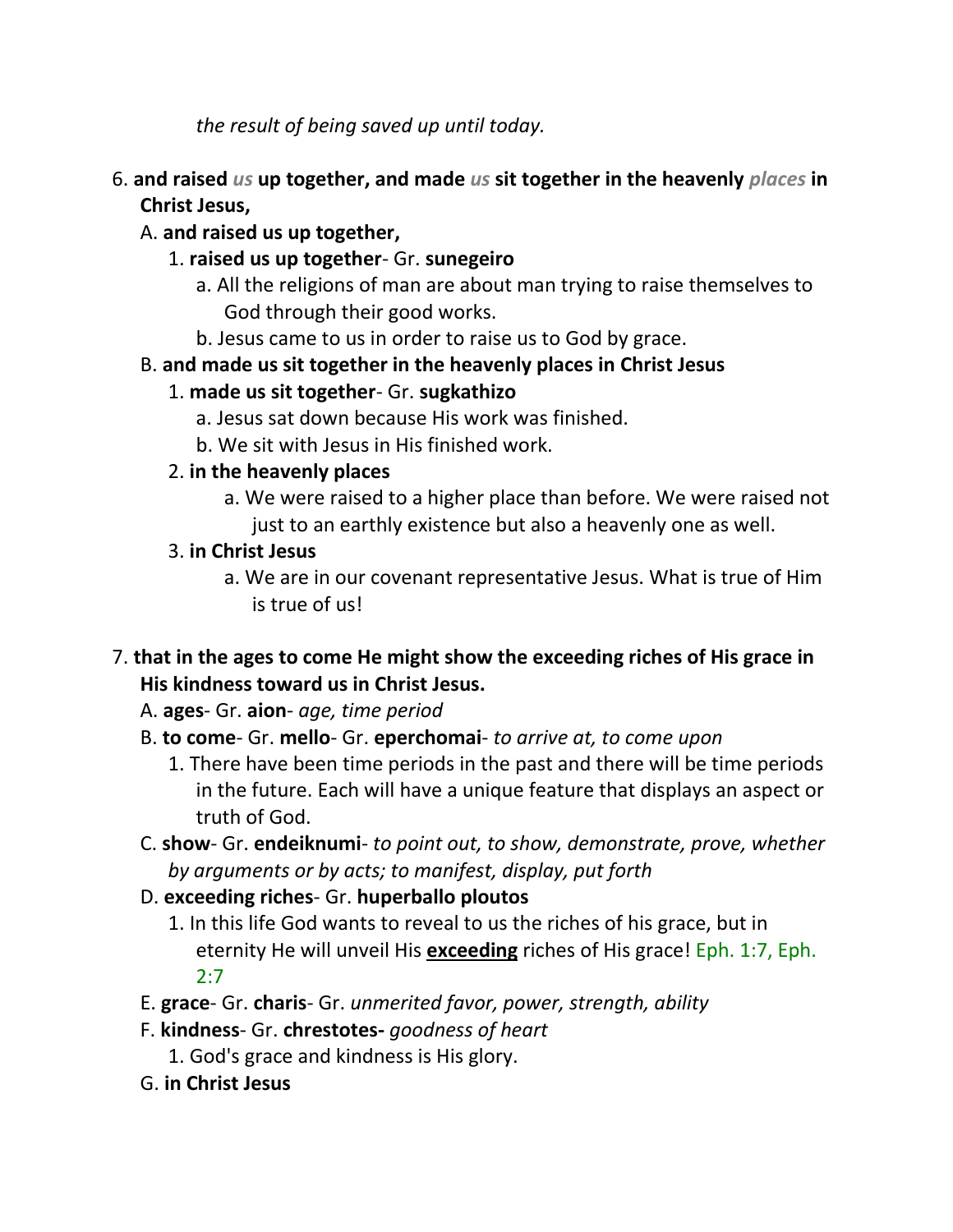- 1. The exceeding riches of God's grace and kindness are only found in Christ Jesus. You must believe and receive Christ to be in Christ Jesus.
- 8. **For by grace you have been saved through faith, and that not of yourselves;** *it is* **the gift of God,**
	- A. **For by grace you have been saved through faith,**
		- 1. **grace** Gr. **charis**
		- 2. **been saved** Gr. **sozo** *perfect tense- saved in the past with continued results up to the present. Saved, healed, made prosperous, made whole*
			- a. God has done all the work of redemption and salvation for us. It is our part to receive by faith.
		- 3. **through faith** Gr. **dia pistis**
			- a. We are not saved because we had faith but we are saved through faith. We are saved because of the grace of Jesus Christ and His finished work.

#### B. **and that not of yourselves,**

- C. **it is the gift of God**
	- 1. **gift** Gr. **doron**
		- a. Gifts must be accepted or they no longer are a gift, they are an issuance. Salvation is a gift that must be either received or rejected. Universalism teaches that every one is saved whether they want it or not. This is not a gift then; it is an issuance to all like a prison uniform that is issued to every prisoner. Salvation is a gift to be accepted or rejected.
		- b. Redemption is a gift. The word gift is used 5 times! Rom. 5:15-17

#### 9. **not of works, lest anyone should boast.**

- A. **not of works,**
	- 1. Salvation is a gift not given from merit or due wages.

#### B. **lest anyone should boast**

- 1. **boast** Gr. **kauchaomai** to glory on account of a thing
	- a. Those who boast will roast.
- 10. **For we are His workmanship, created in Christ Jesus for good works, which God prepared beforehand that we should walk in them.**
	- A. **For we are His workmanship,**
		- 1. **workmanship** Gr. **poiema**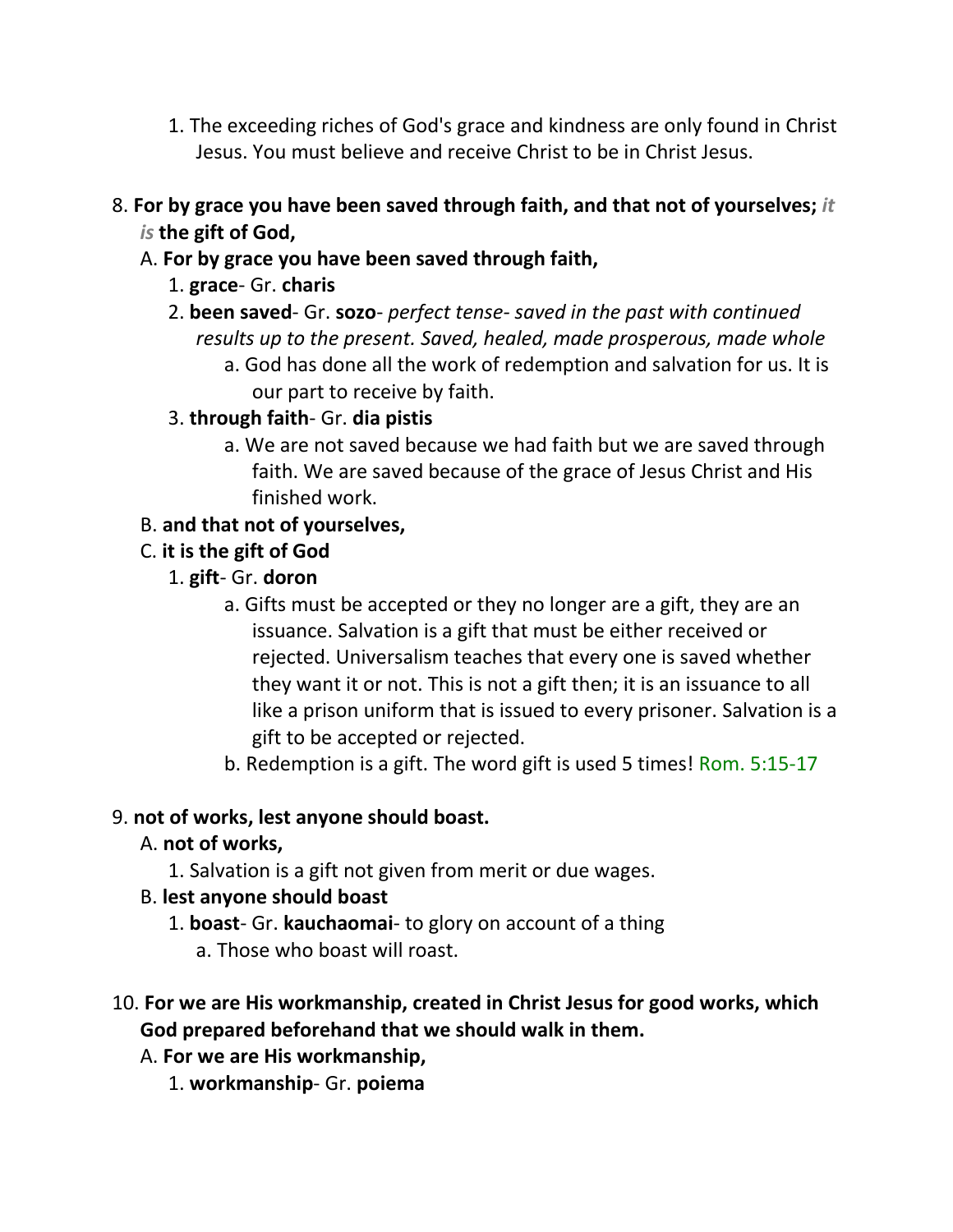- a. We are God's handiwork in Christ. We are each God's poem in Christ.
- b. Our new creation is more beautiful and extravagant than our natural birth is.

#### B. **created in Christ Jesus for good works,**

#### 1. **created**- Gr. **ktizo**

 a. God recreates us in the likeness of Himself. Gen. 1:26-27. He causes light to shine on our darkened heart and creates us new! 2 Cor. 4:6 b. The first three days of creation God formed and the last three days He filled what He formed. We are formed in Christ and also filled by Christ. Gal. 4:19, Eph. 5:18 We are formed into a new creation at the new birth and then filled with the Holy Spirit afterwards.

#### 2. **in Christ Jesus**

#### 3. **good works**- Gr. **agathos ergon**

 a. We are not saved by good works but we are saved unto good works. These good works find it's origin in the Holy Spirit and done by and because of faith.

#### C. **which God prepared beforehand that we should walk in them**

#### 1. **prepared**- Gr. **proetoimazo**- *to prepare before, to make ready beforehand*

a. God is into preparation! He prepared everything in the Garden before He placed Adam there. He prepared mankind for salvation by giving the Law. The Law revealed sin and the answer for sin- a substitutionary sacrifice. God is invested in preparing you for your calling and ministry. Preparation time is never wasted time. Many by-pass preparation and end up messing up in ministry because they were not ready or prepared for it.

# 2. **beforehand**

a. What you are called to do [your calling] was determined before you were born. We can't just do anything we chose and be successful at it. We need to find our unique calling from God. We do this by prayer and following the desires of our heart as we delight in God.

#### 3. **walk**- Gr. **peripateo**

a. This is the walk of faith, one step after another. We often do not know what we will be doing years down the line. We must walk into it.

# 4. **in them**

a. Our calling from the Lord will fit us perfectly, like a designer set of clothes made just for us. Nothing will be ill fitting for us. We will have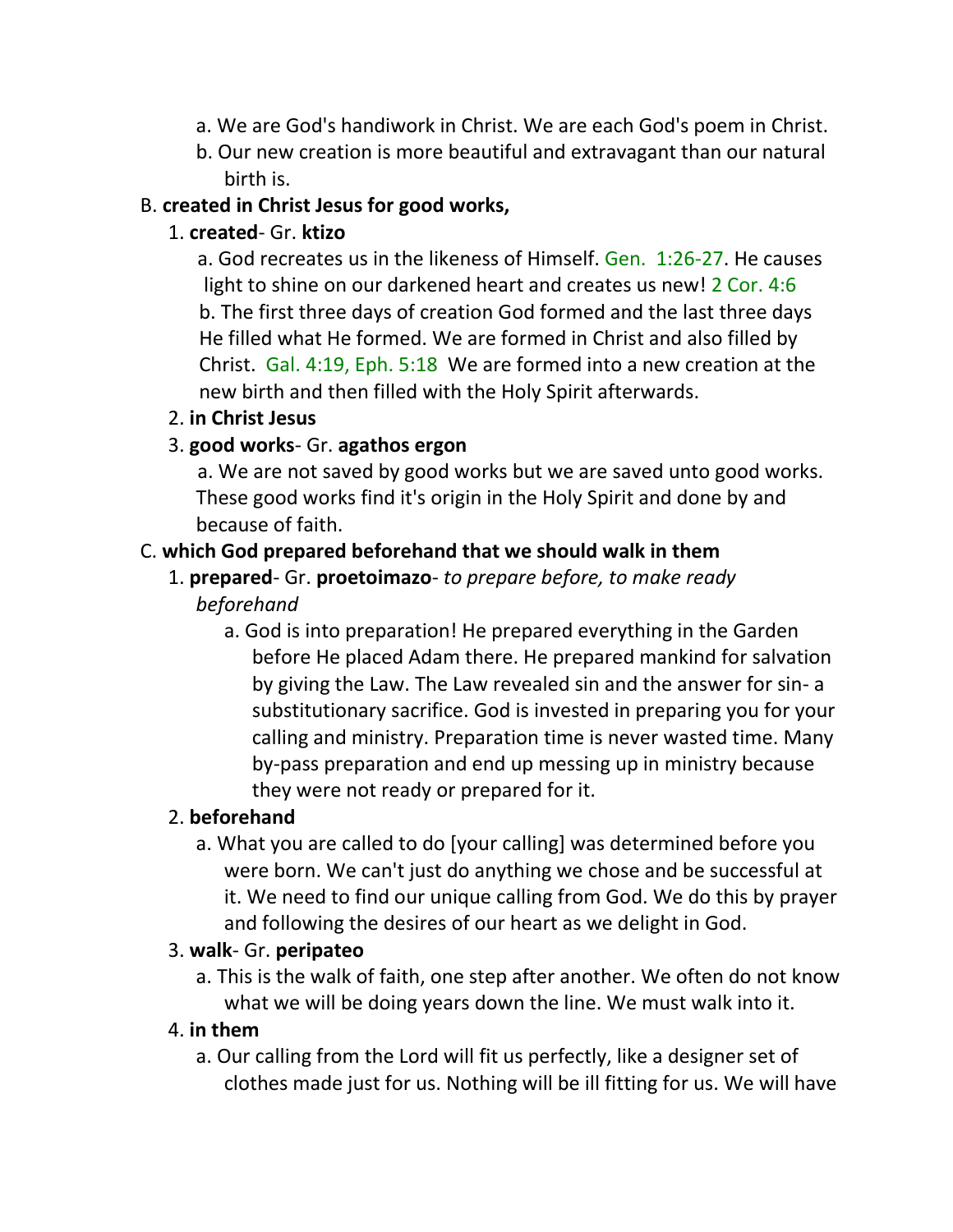the requisite desire, gifts, and abilities by His grace to carry it out successfully. The problem arises when we try to walk in a calling of our own and not of God. It is like wearing someone else's clothes.

- b. We can walk according the rhythms of grace in our life and gracefully fulfill the work He has called us to. His yoke is easy and His burden is light. If it is not, then you are wearing someone else's clothes my friend!
- 11. **Therefore remember that you, once Gentiles in the flesh—who are called Uncircumcision by what is called the Circumcision made in the flesh by hands—**
	- A. **Therefore remember that you,**
		- 1. **remember-** Gr. **mnemoneuo** *call to mind*
		- 2. **you**
			- a. Gentiles
	- B. **once Gentiles in the flesh**
		- 1. **once**
			- a. No longer
			- b. There are three biblical categories of humanity on the earth, Jews, Gentiles, and the church of God. 1 Cor. 10:32
		- 2. **Gentiles** Gr. **ethnos**
		- 3. **in the flesh**
			- a. Nationalities go as deep as the skin.
	- C. **who are call uncircumcision by what is called the circumcision made in the flesh by hands**
		- 1. **call** Gr. **lego** *to say*
		- 2. **uncircumcision** Gr. **akrobustia** *having foreskin, a Gentile*
		- 3. **called** Gr. **lego**
			- a. Legalists love to label those that are not like them with derogatory terms which of course makes them feel special.
		- 4. **circumcision** Gr. **peritome**
		- 5. **made by hands-** Gr. **cheiropoietos**
			- a. by the means of a man cutting with a knife
		- 6. **in the flesh**
			- a. In the human body
			- b. In the new birth we receive a spiritual circumcision to our spirit. Col. 2:11 The soul and flesh is cut away from our reborn spirit and our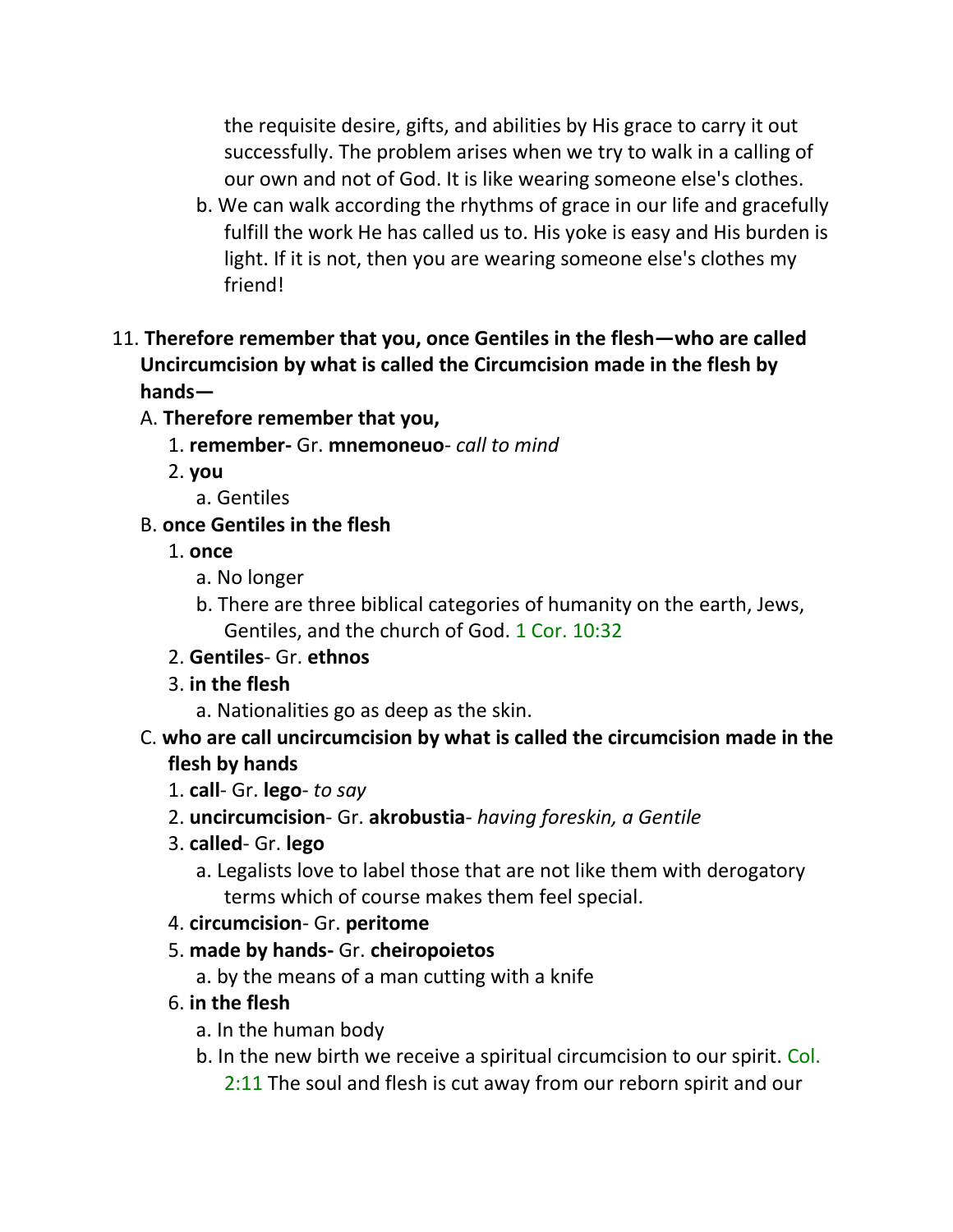spirit is sealed by the Holy Spirit so no contaminants can get in it. This circumcision is for both male and female and is done by the sword of the Spirit- the Word of God.

- 12. **that at that time you were without Christ, being aliens from the commonwealth of Israel and strangers from the covenants of promise, having no hope and without God in the world.** 
	- A. **that at that time you were without Christ,**
		- 1. **that time** Gr. **ekeinos kairos** *in that season*
			- a. Before salvation
		- 2. **without Christ**
			- a. There are two types of people in the world. Those with Christ and those without Christ. One is saved and the other is lost.
			- b. If you are without Christ you are without God. 1 John 2:23, 2 John 1:9, John 5:23
	- B. **being aliens from the commonwealth of Israel and strangers from the covenants of promise,**
		- 1. **aliens** Gr. **apallatrio** *to alienate, estrange, to be shut out from one's fellowship and intimacy*
			- a. This was done by the nation of Israel, not God. Israel alienated the Gentiles. God had given Israel the call to be a light to the Gentiles, but instead they called them uncircumcised and separated themselves in pride from them. Israel alienated themselves from the nations and alienated the nations from God.
			- b. Today we believers are called to bring the message of reconciliation to the lost world. 2 Cor. 5:19 Are we doing that or are we separating ourselves and thus alienating the world from God?
			- c. This past week at church a homeless man came to our church. He had said he had not been in church for decades because he was told by deacons in the last church he attended he was not welcome there and would need to leave. He was alienated and without God because of a religious person, not God! He received salvation this past week and left with joy and peace in his heart. He now has hope and God is this world!
		- 2. **commonwealth of Israel-** Gr. **politeia Israel** *the administration of civil affairs, state or commonwealth, citizenship, the rights of a citizen of*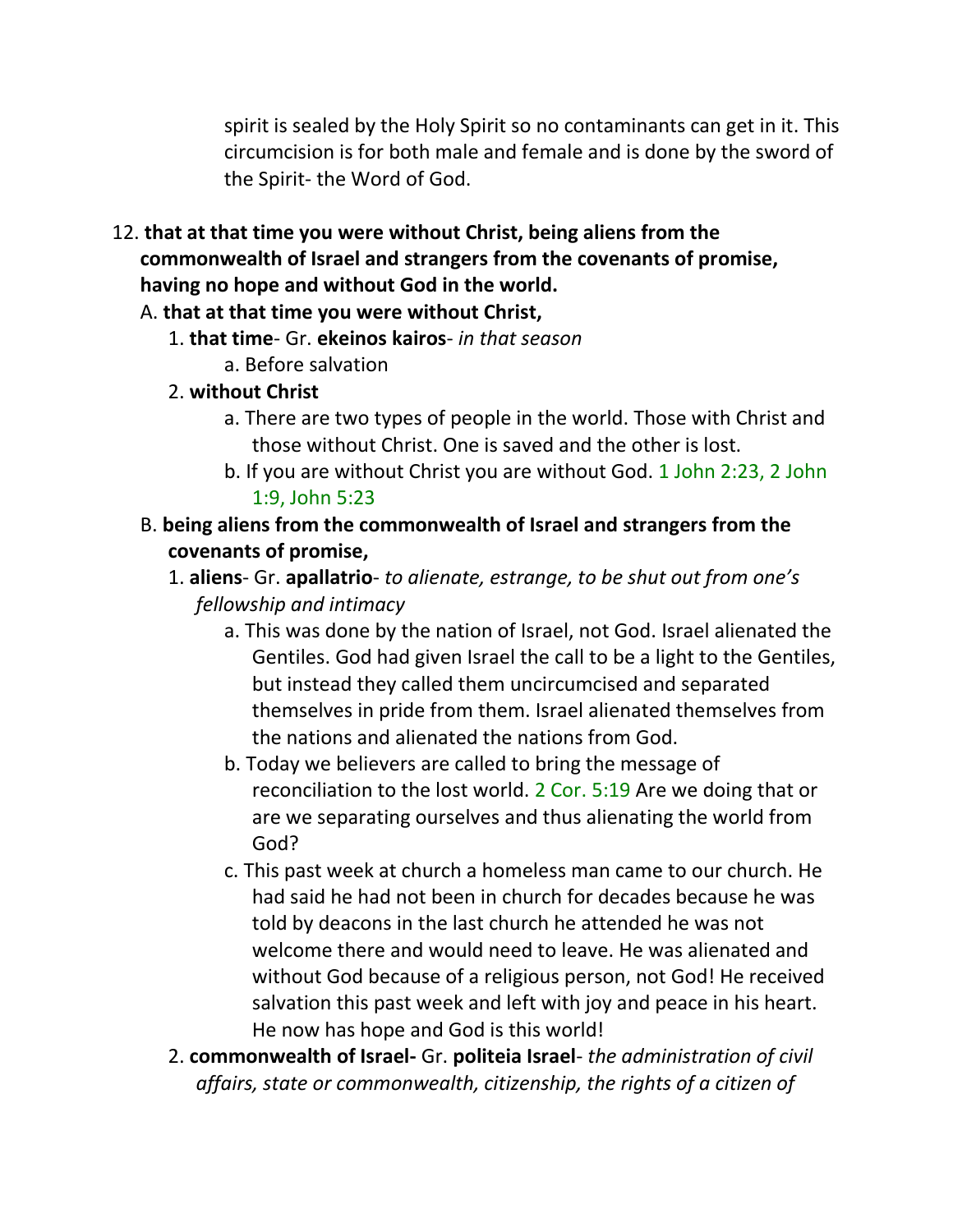*Israel*

- a. The citizens of Israel are God's chosen people who are blessed not because they keep the Law but because of the sacrifices on the Holy Mount.
- b. Today we believers have been grafted into Israel by faith in Christ. We are God's chosen people and blessed not because we keep the Law, but because of the one time all sufficient sacrifice on the Holy Mount of Calvary!
- 3. **strangers** Gr. **xenos**
- 4. **covenants-** Gr. **diatheke**
- 5. **promise** Gr. **epaggleia**

# C. **having no hope and without God in the world**

1. **no hope**- Gr. **me elpis**- *no confident expectation of good*

a. You can live 3 months without food, three days without water, three minutes without air, but you can't really live three seconds without hope.

# 2. **without God**- Gr. **atheos**- *no God*

a. God is the source of hope. Rom. 15:13

# 3. **in the world**- Gr. **en kosmos**

a. The world is a bad place to be caught without God! However, the worst place to be caught without God is in hell.

# 13. **But now in Christ Jesus you who once were far off have been brought near by the blood of Christ.**

# A. **now**

1. After you have received Christ as Savior and have been born again.

# B. **in Christ Jesus**

1. Again, everything we have in the Christian life is dependent on us being in Christ Jesus. Not everyone is in Christ. We enter into Christ by faith.

# C. **once**

- 1. Before salvation
- D. **far off** Gr. **makran** *a great way off*
- E. **brought near** Gr. **ginomai eggus-** *to come into the place of nearness*
	- 1. We who were so far away from God came into existence very near God by being translated to Him in a moment when we were saved by faith. Col. 1:13
	- 2. The reason we can legally be brought near to God is because of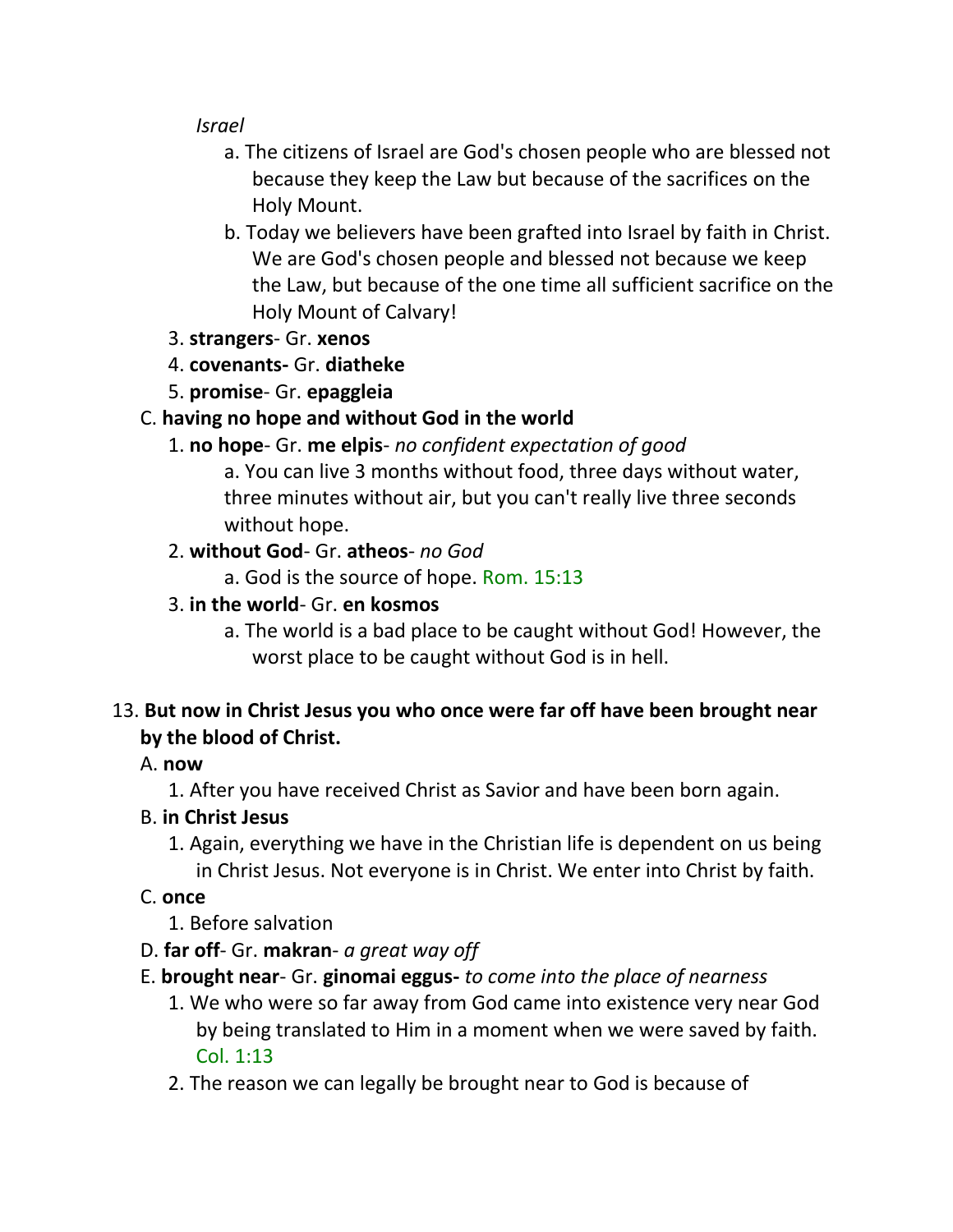reconciliation through faith in the blood of Christ. Rom. 5:10, 2 Cor. 5:18

# F. **blood of Christ**

1. The blood of Christ was the basis for us being translated near to God. The blood also keeps us near to God!

#### 14. **For He Himself is our peace, who has made both one, and has broken down the middle wall of separation,**

# A. **For He Himself is our peace,**

- 1. **He Himself**
	- a. He Himself purged our sins and sat down at the right hand of God. Heb. 1:3
- B. **who has made both one,**
	- 1. **made** Gr. **poieo**
	- 2. **both one**
		- a. Believing Jews and believing Gentiles- These comprise the church.

# C. **and has broken down the middle wall of separation**

- 1. **broken down** Gr. **luo** *to break down, to loosen*
- 2. **middle wall** Gr. **mesotoichon** *a dividing wall*
	- a. In the Temple grounds there was a partition between the Gentiles and the Jews. This wall spiritually has been dissolved and broken down by Christ. There is no distinction between races now in grace. Gal. 3:28, Col. 3:11

# 3. **separation**- Gr. **phragmos**- *a fence that which separates, prevents two*

# *from coming together*

- a. This middle wall of separation was the Mosaic Law.
- 15. **having abolished in His flesh the enmity,** *that is,* **the law of commandments**  *contained* **in ordinances, so as to create in Himself one new man** *from* **the two,** *thus* **making peace,**

# A. **having abolished in His flesh the enmity,**

- 1. **having abolished** Gr. **katergeo** *to render idle, unemployed, inactivate, inoperative, to cause a person or thing to have no further efficiency, to deprive of force, influence, power, to cause to cease, put an end to, do away with, annul, abolish, to be severed from, separated from, discharged from, loosed from any one, to terminate all intercourse with one*
- 2. **in His flesh**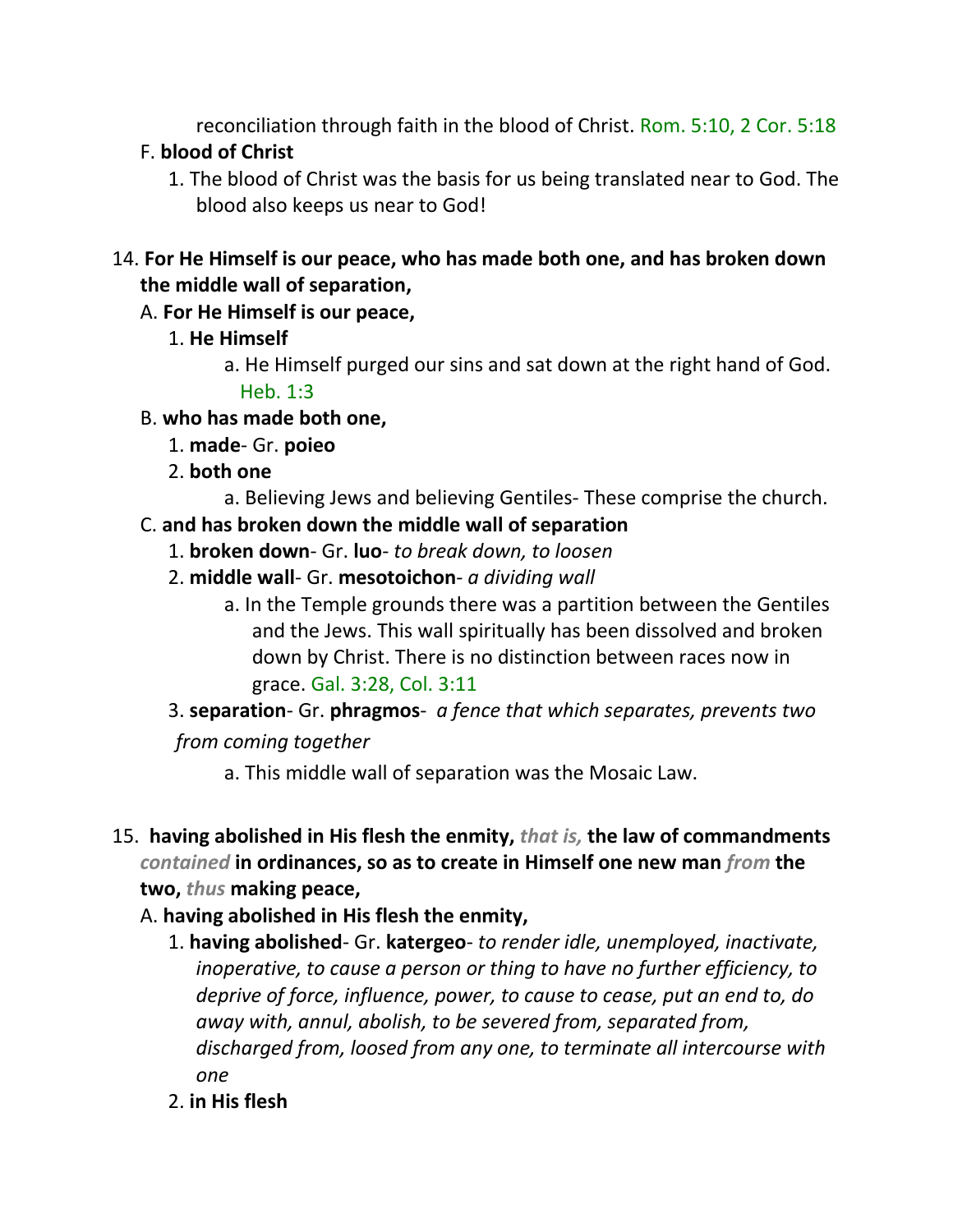- a. Jesus bore all of our sins in his body. 1 Peter 2:24
- b. Jesus body was the essence and substance that caused the shadow of the Law in all their types. Col. 2:17
- c. When Jesus died in body, the law was put away with Him. When He was raised in resurrection we have a new way of living-trusting in His life living through us in union. Gal. 2:20, John 15:5
- 3. **enmity** Gr. **ecthra** *hostility or cause for hostility*
	- a. The Law was a source of enmity between man and God and man and man. Now the enmity has been removed for those who place their trust in Christ.
	- b. We now have peace with God through our faith in Jesus Christ. Rom. 5:1
	- c. We now have peace with others through our faith in Jesus Christ. 1 Cor. 12:13, Eph. 2:14

#### B. **the law of commandments contained in ordinances,**

#### 1. **law of commandments**

- a. There are 613 commands of the OT Law. All of the individual commands make up the Law singular. They must all be kept or all are broken! James 2:10
- 2. **contained in** Gr. **en**
- 3. **ordinances** Gr. **dogma** *decrees*

#### C. **so as to create in Himself one new man from the two,**

- 1. **create** Gr. **ktizo**
	- a. We are new creations in Christ Jesus. 2 Cor. 5:17 We are a species that has never existed before!

#### 2. **in Himself**

a. This new creation- this new man- is one that is joined and in union with the resurrected Jesus Christ. We share all with Him in His life.

#### 3. **one**

- a. There is one old man- Adam, and there is one new man- Christ. In Adam all share what and who Adam is, but in Christ we all share what and who Jesus is!
- 4. **new man** Gr. **kainos anthropos- kainos** means-*as respects substance-of a new kind, unprecedented, novel, uncommon, unheard of*

a. We are told to put on the new man. Eph. 4:24 This is the same as putting on Christ. Rom. 13:14

#### 5. **from the two**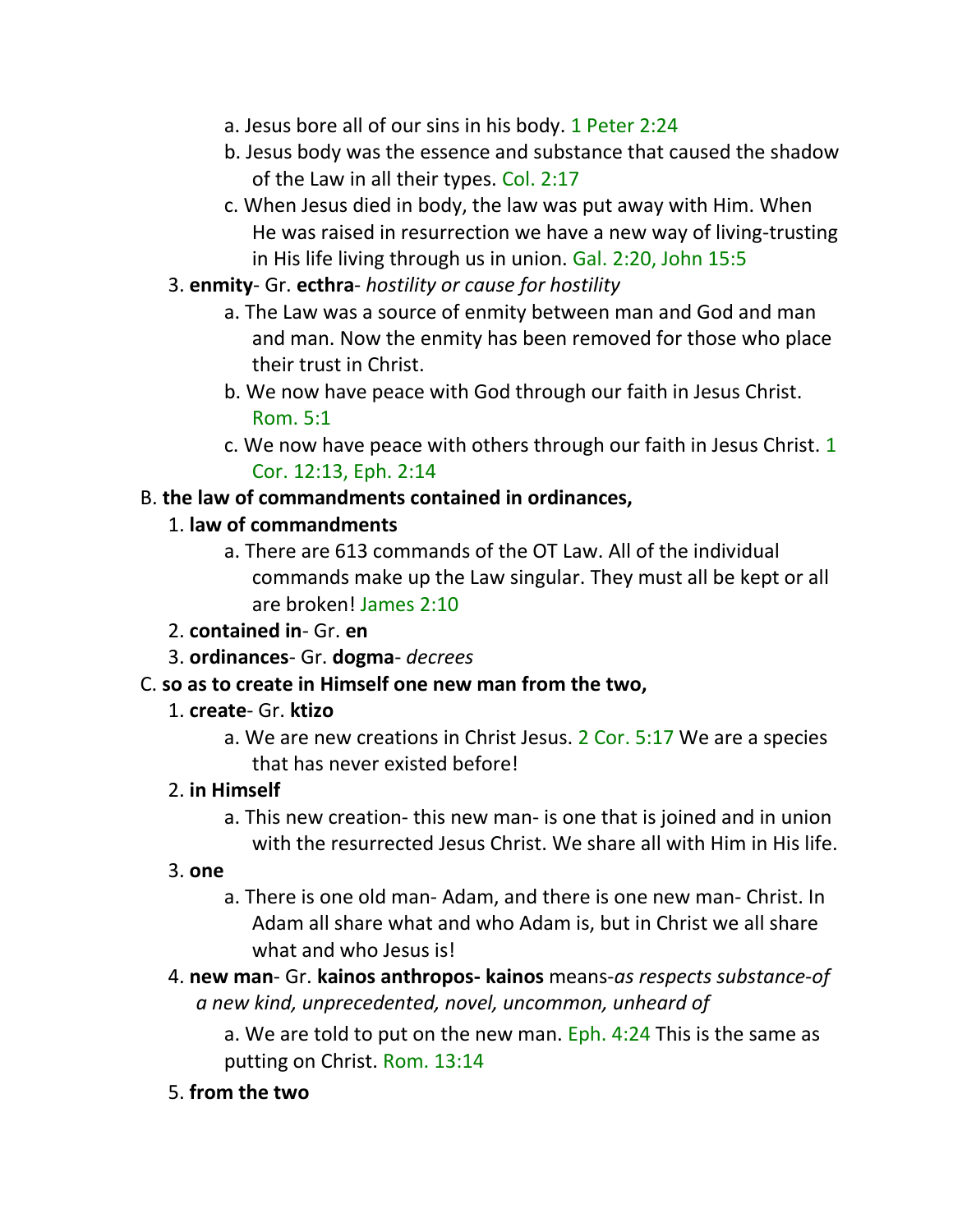a. Jew and Gentile

### D. **thus making peace**

- 1. **making** Gr. **poieo**
- 2. **peace** Gr. **eirene** *to join in harmony*
	- a. Jesus being the seed of Abraham [a Gentile] and the seed of David [a Jew] bring both Gentile and Jew into oneness and harmony for those who believe upon Christ.

# 16. **and that He might reconcile them both to God in one body through the cross, thereby putting to death the enmity.**

- A. **and that He might reconcile them both to God in one body through the cross,**
	- 1. **might reconcile** Gr. **apokatallasso** *bring back a former state of harmony, to reconcile completely*
		- a. We have been brought into harmony with God completely through the cross.
		- b. We are covenant friends with God through the cross.
		- c. This reconciliation came through the atonement. The atonement brought "at-one-ment" with God!
		- d. The word "might" means that God made this reconciliation available for all but it is not automatic for all. Each person must receive it by faith.

# 2. **both**

a. Believing Jews and Gentiles

# 3. **one body**

a. One body of Christ

# 4. **through the cross**

a. In His body Jesus fulfilled the Law's righteous demands and in His body He bore the punishment of broken Law. He did this to forever fulfill it's just demands in our behalf and it penalty upon us.

# B. **thereby putting to death the enmity**

- 1. **putting to death-** Gr. **apokteino**
- 2. **enmity-** Gr. **ecthra**

a. The enmity between man and God and man and man. He did this by bearing our sins in His own body on the tree and providing a ransom for us.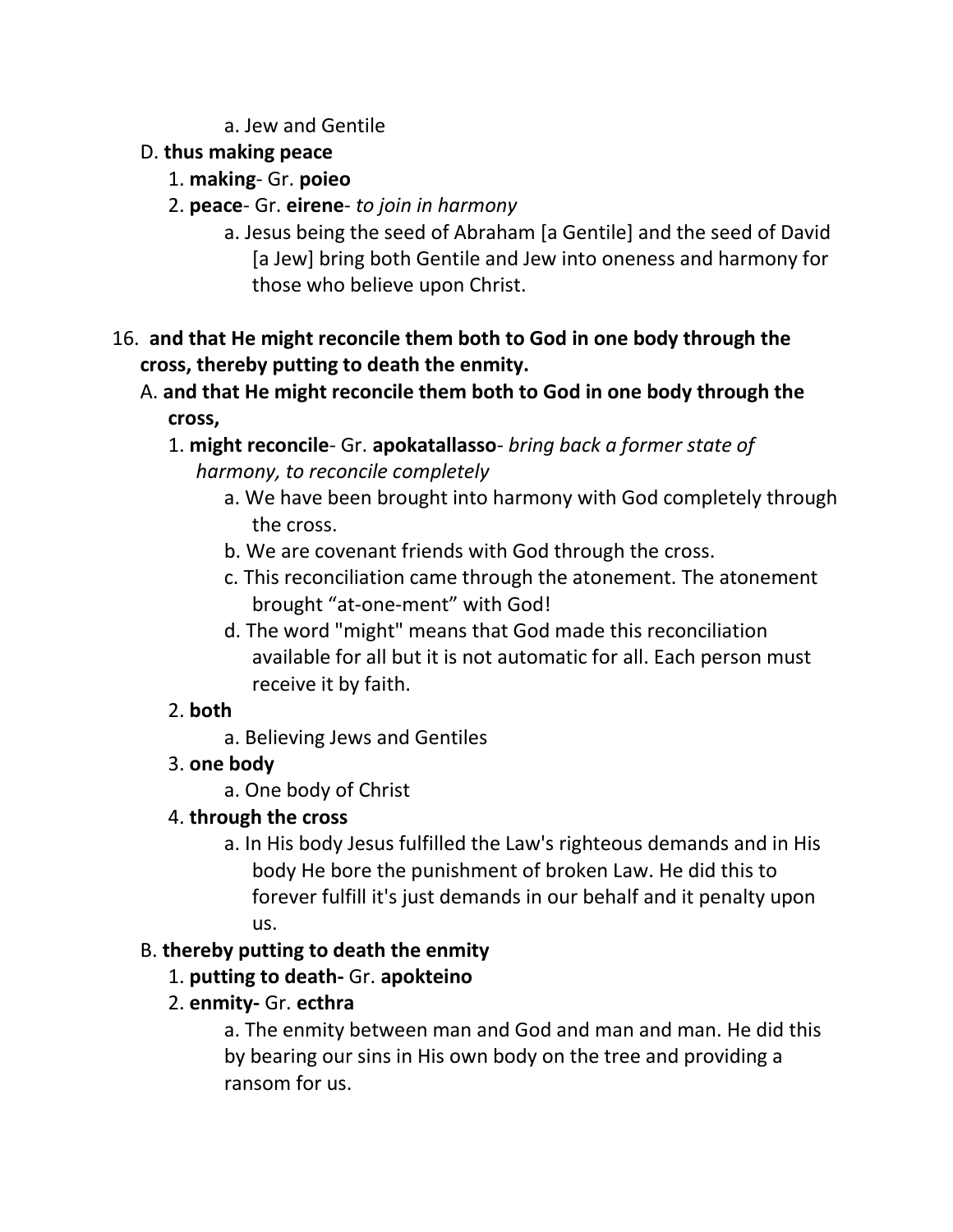#### 17. **And He came and preached peace to you who were afar off and to those who were near.**

#### A. **He came**

- 1. The glory of Christianity is that we have God coming down to meet man where he was to take him up where God is.
- 2. All religions of the world are systems of laws and steps to work yourself to God. None of these systems actually work! We can never do enough to reach God, because the problem is not bad people needing to become good people, but dead people becoming alive. Only Jesus could do this. He is the resurrection and the life! John 11:25 He came and through His death on the cross and in the resurrection we are made alive to God.
- 3. The Law of Moses was given to man, but grace and truth came in the person of Jesus! John 1:17

#### B. **preached**- Gr. **euaggelizo**- *to announce the good news*

- 1. Christ came and preached the good news that peace is now available with God through faith in Him. Luke 20:1
- C. **peace** Gr. **eirene** *to join in harmony, tranquility resulting in prosperity*

# D. **afar off**

1. Jesus announced peace to the Gentiles. He did this when He commissioned his apostles after His resurrection and said, "Go into all the world and preach the gospel". Matt. 28, Mark 16

#### E. **who were near**

1. This is the Jews. The message of the gospel was first given to the Jews and then to the Gentiles. Rom. 1:16

# 18. **For through Him we both have access by one Spirit to the Father.**

# A. **through Him**

- 1. The only way to the Father is through Jesus. You cannot get to God any other way. Jesus said this. John 14:6, John 10:7
- B. **have access** Gr. **prosagoge** *access, approach, a bringing to, introduction*
	- 1. We have access into the grace Jesus provided by faith in Christ. Rom. 5:2

# C. **one Spirit**

1. In this verse we see the Trinity at work in redemption. The Father made the plan of redemption, Jesus executed the plan, and the Holy Spirit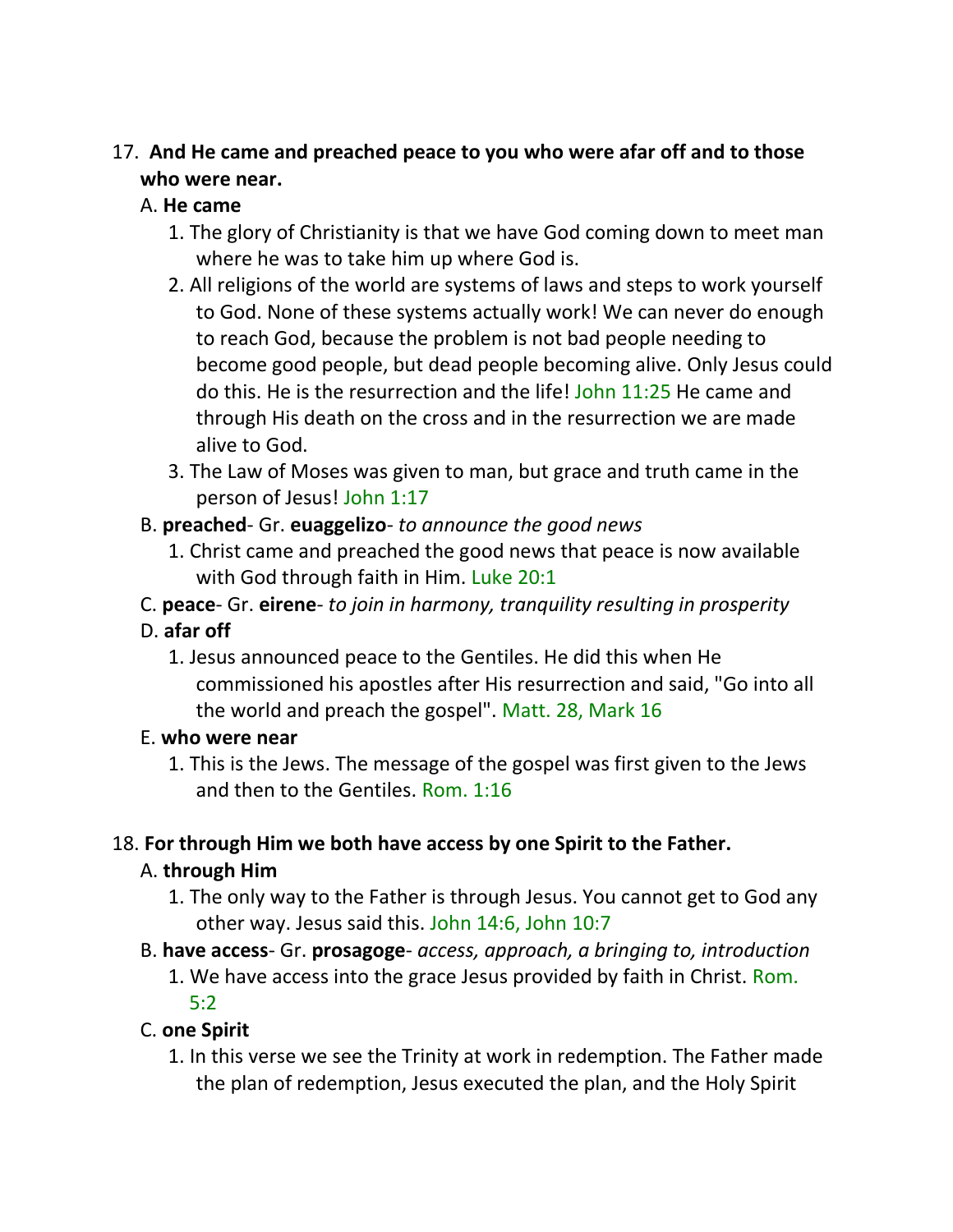reveals the plan and applies the reality of redemption to those who believe.

#### D. **the Father**

1. God desire in redemption is to have many sons and daughters.

#### 19. **Now, therefore, you are no longer strangers and foreigners, but fellow citizens with the saints and members of the household of God,**

#### A. **Now,**

1. Now as a born again believer

#### B. **therefore,**

1. therefore, being a believer.

#### C. **you are no longer strangers and foreigners,**

- 1. **no longer**
	- a. We are not what we used to be.
- 2. **strangers** Gr. **xenos**
- 3. **foreigners** Gr. **paroikos**

# D. **by fellow citizens with the saints and members of the household of God**

#### 1. **fellow citizens**- Gr. **sumpolites**

- a. Our citizenship is in heaven. Phil. 3:20
- b. The country we are citizens of determines are status, provision, and manner of life. We are citizens of heaven. Heaven determines are status, provision, and manner of life, not this world!
- 2. **saints-** Gr. **hagios** holy ones
	- a. Sixty times in the NT believers are called saints- holy ones. We need to renew our minds to our identity in Christ as holy.
- 3. **members of the household** Gr. **oikeios** *belonging to a family or house*
	- a. We are God's beloved children. We are not beggars trying to make our way.
	- b. A household is characterized by the father of the house. God is our Father and He is rich in every way. We are His kids!
- 20. **having been built on the foundation of the apostles and prophets, Jesus Christ Himself being the chief corner***stone,*
	- A. **having been built on the foundation of the apostles and prophets,**
		- 1. **having been built** Gr. **epoikodomeo**
			- a. Jesus said He would build His church, but He uses men and women to do it!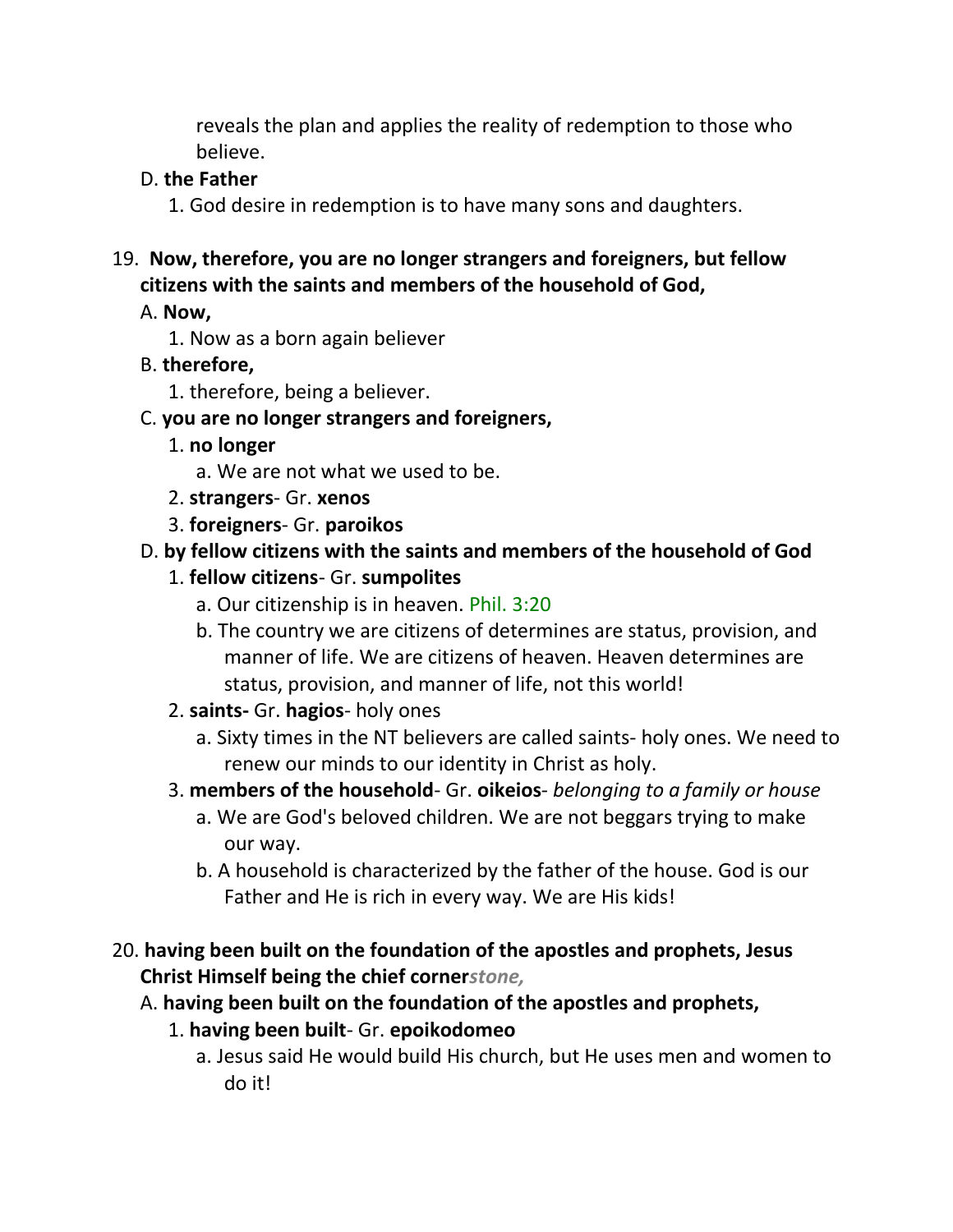- b. Jesus uses the five-fold or equipping offices to feed and nourish the members which all contribute to the building of the church. Eph. 4:11, Col. 2:19, Eph. 4:16
- 2. **foundation** Gr. **themelios**
- 3. **apostles** Gr. **apostolos** *sent ones with authority*
	- a. These are NT apostles. This verse is speaking of foundational apostles of the church, which are the apostles used to write scripture.
- 4. **prophets** Gr. **prophetes** *ones who speak forth divine messages*
	- a. These are NT prophets, not OT ones.
	- b. The first two offices given by Jesus and operated first in the beginning were apostles and prophets. 1 Cor. 12:28 The other offices were added as the church grew.
- B. **Jesus Christ Himself being the chief cornerstone.**
	- 1. **chief cornerstone** Gr. **akrogoniaios** *placed at an extreme corner, the corner foundation stone*
		- a. Jesus is the cornerstone of the church. 1 Peter 2:6, Matt. 16:18 He is the central figure that all else rests. Without Christ there would be no Christianity. You can remove the founder of all other religions and still have that religion. If you remove Jesus from Christianity there would not be Christianity. True Christianity is a relationship with Jesus and being joined to Him by faith through grace.
		- b. Jesus the cornerstone that was rejected by the Jewish nation. Ps. 118:22 In building the OT temple tradition has it that the cornerstone was cut and sent to the temple site. The builders did not recognize it because it was sent before they were ready for it and they cast it away. This is what happened to Jesus. The Jews did not recognize Jesus and were not ready for Him, so they cast Him away. He has become the cornerstone of the Gentile church. 1 Peter 2:7
- 21. **in whom the whole building, being fitted together, grows into a holy temple in the Lord,** 
	- A. **in whom the whole building,**
		- 1. **in whom**
			- a. Jesus
			- b. How many ways can Paul relate that everything in the Christian life is dependent upon being in union with Christ and because of Christ?